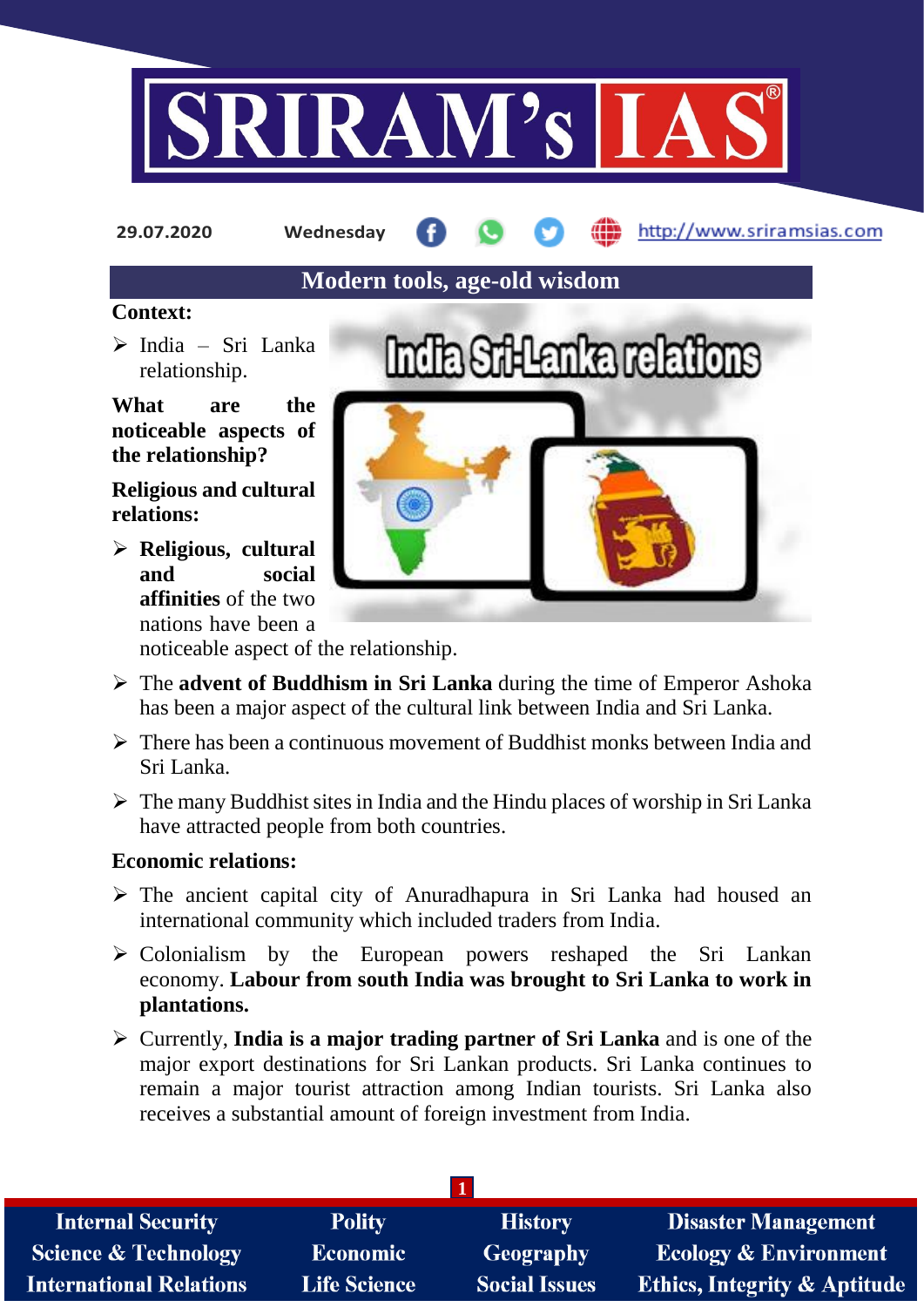

http://www.sriramsias.com

**29.07.2020 Wednesday**

## **Proximity:**

- $\triangleright$  Being the closest country to each other, distance or connectivity has never been an issue for the bilateral relationship.
- There has always been a **free exchange of ideas, trade and intellectual discourse between the two nations.**

## **What is the significance of the relationship?**

- **Sri Lanka's strategic location** makes it an important player in the Indian Ocean Region (IOR). This would have an impact on not only the economic dimension but also on the security aspect of both countries.
- The **socio-economic development of Sri Lanka has remained linked to India** given the proximity of India to Sri Lanka.
- $\triangleright$  India being the closest nation can and has always been the first responder to any urgent needs of Sri Lanka. India being the major naval power in the region played an important role in humanitarian and disaster response post the Indian Ocean Tsunami which devastated Sri Lanka.
- $\triangleright$  Unlike the Chinese model of capital led investment, India has always emphasized on people owned development in Sri Lanka. This would offer Sri Lanka a sustainable development model as against the debt trap diplomacy of China.
- India can help Sri Lanka with the peaceful settlement of its **Tamil issue**.
- $\triangleright$  Sri Lanka which has been witness to terrorist attacks recently can gain from **India's counter-terrorism capability and intelligence networks in the region**.

#### **What are the major concerns?**

- The **asymmetry** in terms of geographic size, population, military and economic power has had an adverse impact on the relationship with political parties in Sri Lanka using this to accuse India of Big Brotherly behaviour.
- $\triangleright$  The Tamil issue in Sri Lanka has been a challenging aspect of the bilateral relationship.

| <b>Internal Security</b>        | <b>Polity</b>       | <b>History</b>       | <b>Disaster Management</b>              |  |  |  |
|---------------------------------|---------------------|----------------------|-----------------------------------------|--|--|--|
| <b>Science &amp; Technology</b> | <b>Economic</b>     | <b>Geography</b>     | <b>Ecology &amp; Environment</b>        |  |  |  |
| <b>International Relations</b>  | <b>Life Science</b> | <b>Social Issues</b> | <b>Ethics, Integrity &amp; Aptitude</b> |  |  |  |